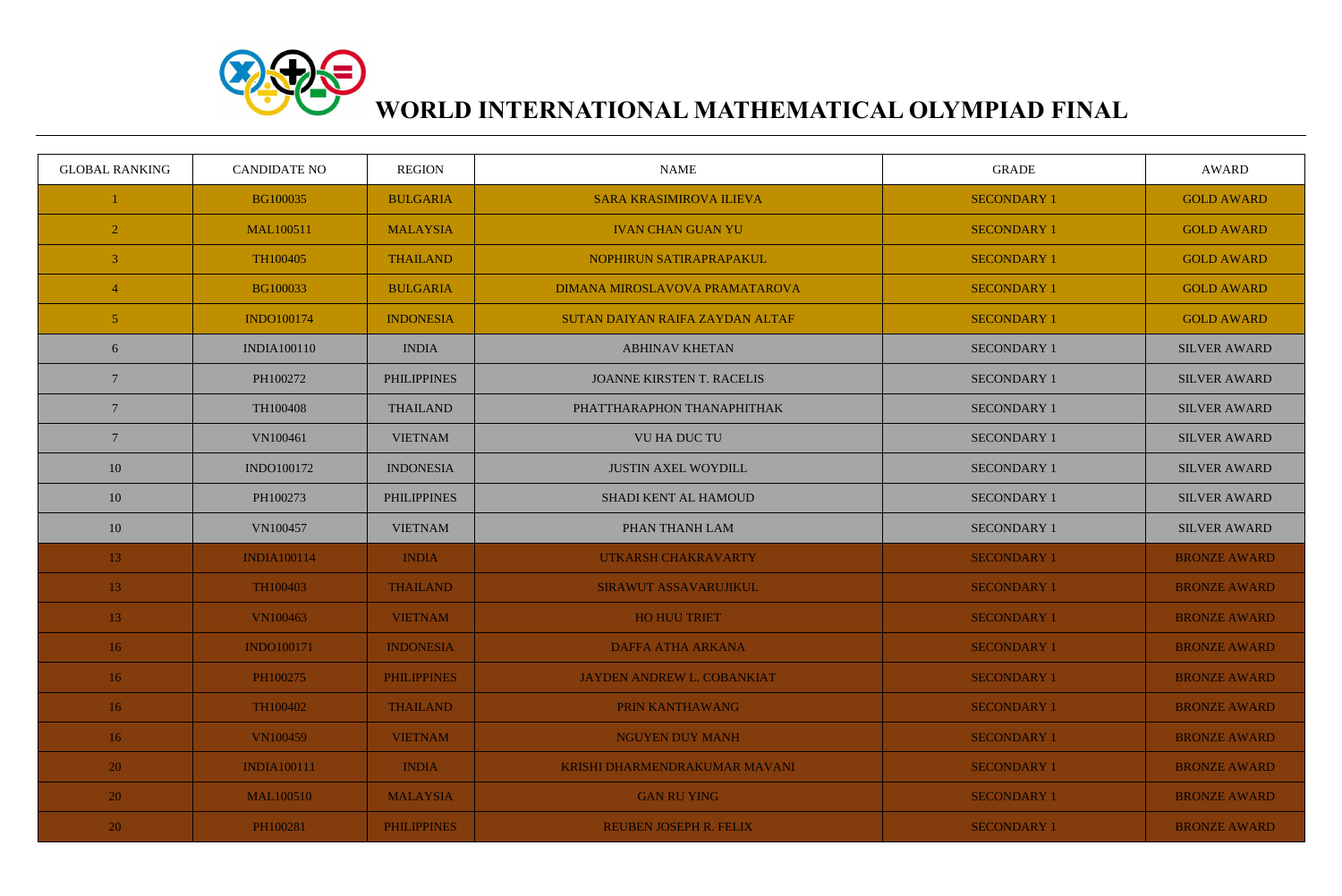

## **WORLD INTERNATIONAL MATHEMATICAL OLYMPIAD FINAL**

| <b>20</b>       | PH100276           | <b>PHILIPPINES</b> | ANGELI EONA MARIE C. ORLINA    | <b>SECONDARY 1</b> | <b>BRONZE AWARD</b> |
|-----------------|--------------------|--------------------|--------------------------------|--------------------|---------------------|
| 20              | PH100280           | <b>PHILIPPINES</b> | <b>WILLIAM MATTHEW LIM</b>     | <b>SECONDARY 1</b> | <b>BRONZE AWARD</b> |
| <b>20</b>       | TH100400           | <b>THAILAND</b>    | <b>RAMIDA LIMPHAIBOON</b>      | <b>SECONDARY 1</b> | <b>BRONZE AWARD</b> |
| 20              | <b>VN100456</b>    | <b>VIETNAM</b>     | <b>HUYNH THANH PHONG</b>       | <b>SECONDARY 1</b> | <b>BRONZE AWARD</b> |
| 20              | <b>VN100462</b>    | <b>VIETNAM</b>     | NGUYEN NHAT MINH QUAN          | <b>SECONDARY 1</b> | <b>BRONZE AWARD</b> |
| 28              | <b>INDIA100112</b> | <b>INDIA</b>       | SANJANA PHILO CHACKO           | <b>SECONDARY 1</b> | <b>BRONZE AWARD</b> |
| 28              | <b>MAL100512</b>   | <b>MALAYSIA</b>    | <b>LIM XIU TING</b>            | <b>SECONDARY 1</b> | <b>BRONZE AWARD</b> |
| 28              | <b>MYR100210</b>   | <b>MYANMAR</b>     | <b>SHWE YATI OO</b>            | <b>SECONDARY 1</b> | <b>BRONZE AWARD</b> |
| 28              | PH100282           | <b>PHILIPPINES</b> | <b>JANZENBURG NIXON VALERA</b> | <b>SECONDARY 1</b> | <b>BRONZE AWARD</b> |
| 32              | <b>BG100034</b>    | <b>BULGARIA</b>    | <b>GEORGE STAVREV NIKOLOV</b>  | <b>SECONDARY 1</b> | <b>BRONZE AWARD</b> |
| 32              | <b>INDO100173</b>  | <b>INDONESIA</b>   | KYANRA ALTAIRA HUBIE HARTADI   | <b>SECONDARY 1</b> | <b>BRONZE AWARD</b> |
| 32              | <b>MYR100212</b>   | <b>MYANMAR</b>     | <b>EI MYAT THAE PO</b>         | <b>SECONDARY 1</b> | <b>BRONZE AWARD</b> |
| 32              | PH100277           | <b>PHILIPPINES</b> | <b>JULIANA ELISHA GO</b>       | <b>SECONDARY 1</b> | <b>BRONZE AWARD</b> |
| 32              | SL100521           | <b>SRI LANKA</b>   | PRAVEEN ATHAUDA ARACHCHI       | <b>SECONDARY 1</b> | <b>BRONZE AWARD</b> |
| 32              | TH100406           | <b>THAILAND</b>    | PATREEYA SRITIPSUKHO           | <b>SECONDARY 1</b> | <b>BRONZE AWARD</b> |
| 32 <sup>2</sup> | <b>VN100455</b>    | <b>VIETNAM</b>     | NGUYEN BACH NGOC DIEP          | <b>SECONDARY 1</b> | <b>BRONZE AWARD</b> |
| 39              | PH100279           | <b>PHILIPPINES</b> | LUIZ MIGUEL ARROYO DOLIGOSA    | <b>SECONDARY 1</b> | <b>BRONZE AWARD</b> |
| 39              | TH100399           | <b>THAILAND</b>    | <b>KANTAPORN DANCHAIVIJITR</b> | <b>SECONDARY 1</b> | <b>BRONZE AWARD</b> |
| 39              | TH100401           | <b>THAILAND</b>    | <b>TARATHEP KONGTAVEELERT</b>  | <b>SECONDARY 1</b> | <b>BRONZE AWARD</b> |
| 42              | BG100032           | <b>BULGARIA</b>    | BOZHIDARA GEORGIEVA AMUDZHIEVA | <b>SECONDARY 1</b> | <b>MERIT AWARD</b>  |
| 42              | MYR100211          | <b>MYANMAR</b>     | <b>HSU SANDI SWE</b>           | <b>SECONDARY 1</b> | <b>MERIT AWARD</b>  |
| 42              | PH100278           | <b>PHILIPPINES</b> | PRINCESS CARLEEN Y GANANCIAL   | <b>SECONDARY 1</b> | <b>MERIT AWARD</b>  |
| 42              | PH100274           | <b>PHILIPPINES</b> | <b>ARIES ARIELLA SY</b>        | <b>SECONDARY 1</b> | <b>MERIT AWARD</b>  |
| 46              | TH100404           | <b>THAILAND</b>    | <b>INTOUCH LEELAKANOK</b>      | <b>SECONDARY 1</b> | <b>MERIT AWARD</b>  |